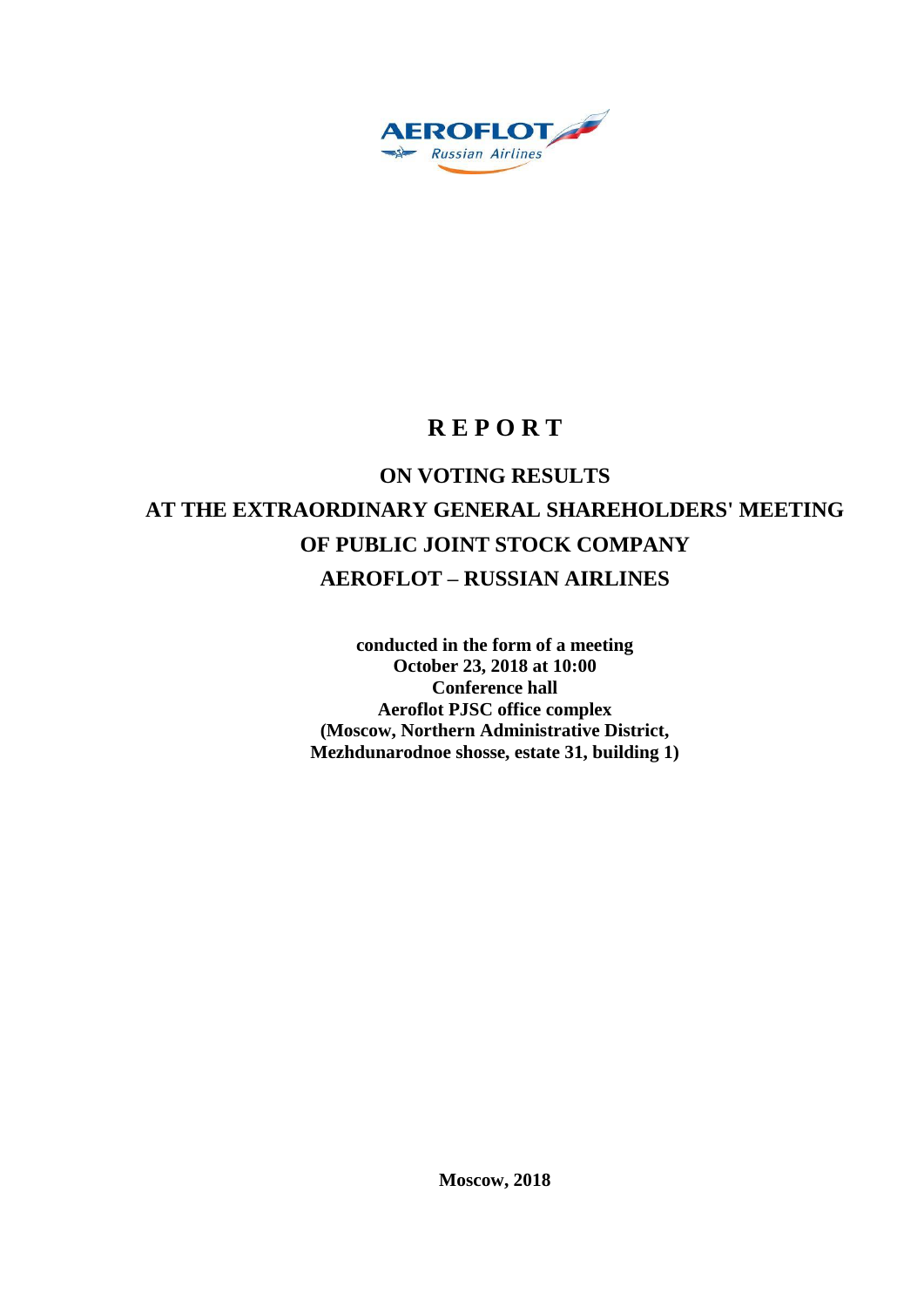The Company Trade Name and location of the Company: Aeroflot – Russian Airlines Public Joint Stock Company.

Location of the Company: 10 Arbat ul., Moscow, 119002, Russian Federation.

Type of the general meeting: extraordinary.

Form of the General Meeting: meeting.

Date of record for persons entitled to attend the general meeting: August 30, 2018.

Date of the General Meeting: October 23, 2018.

Location of the general meeting held in the form of a meeting: Moscow, Northern Administrative District, Mezhdunarodnoe shosse, estate 31, building 1 (Conference hall of Aeroflot PJSC office complex).

Postal address to which the completed ballot papers were sent: Russian Federation, 119002, Moscow, Arbat ul., 10, Corporate Governance Department of Aeroflot PJSC.

### **Agenda of the General Meeting of Shareholders:**

- 1) Approval of the time schedule, voting rules, and composition of the working bodies of the Extraordinary General Meeting of Shareholders of Aeroflot PJSC.
- 2) Early termination of the powers of the members of the Board of Directors of the Company.
- 3) Election of members of the Board of Directors of the Company.

The function of the Counting Board was performed by the Registrar: Joint Stock Company "Independent Registrar Company," Russian Federation, 107076, Moscow, 18 Stromynka ul., building 5B.

Authorized Persons by the Registrar: Anton Lapenkov (Chairman of the Counting Commission), Igor Akhmatov (Secretary of the Counting Commission), Olga Vissulina (Member of the Counting Commission).

Chairman of the Meeting: Mikhail Igorevich Poluboyarinov.

Secretary of the Meeting: Aleksey Vladimirovich Melyokhin.

Date of compilation and number of Minutes of the Extraordinary General Meeting of Shareholders:

October 24, 2018, No 43.

### **Issue No. 1 of the agenda.**

### *"Approval of the time schedule, voting rules, and composition of the working bodies of the Extraordinary General Meeting of Shareholders of Aeroflot PJSC".*

### **Results of the voting on issue No. 1 (ballot paper No. 1):**

Number of votes belonging to persons included into the List of persons eligible to participate in the general meeting of shareholders on this Agenda issue is 1,110,616,299.

Number of votes corresponding to the voting shares of the Company on the agenda subject to provisions of Clause 4.20 of the Regulation on additional requirements to the order of preparation, convocation and holding general meeting of shareholders, approved by Order of the FFMS of Russia No. 12-6/pz-n dated February 2, 2012: 1062798503.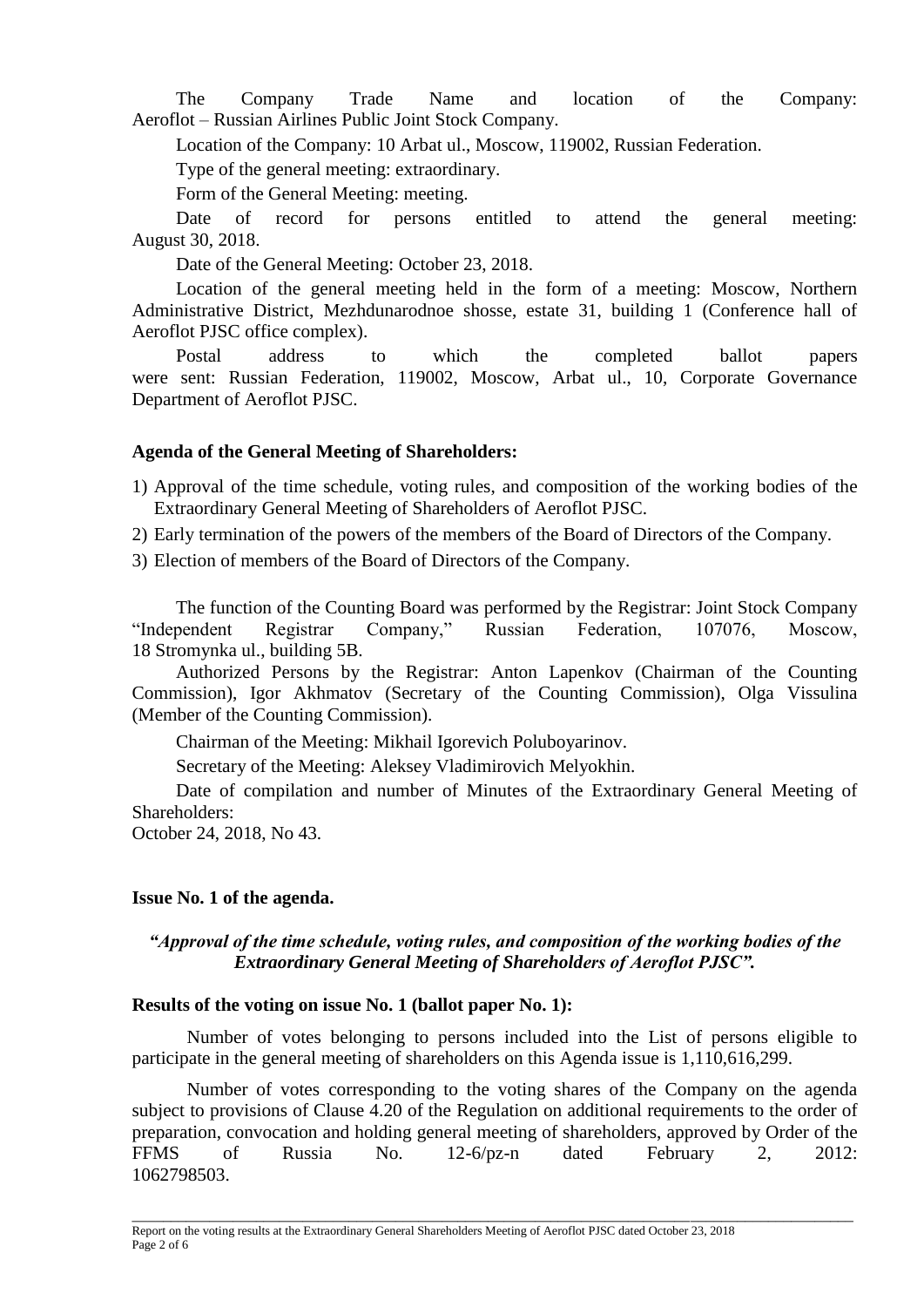Number of votes belonging to persons that took part in the Meeting and entitled to vote on this issue, taking into account provisions of Clause 4.13 of the Regulation on additional requirements to the procedure for preparation, convocation and holding general shareholders' meeting, approved by FFMS Order No. 12-6/pz-n dated February 2, 2012: 687,702,164. Quorum is therefore present (64.7067%) for the purpose of taking a decision on this matter.

Pursuant to Article 49 (2) of the Federal Law "On Joint Stock Companies", a decision on this matter shall be taken by a majority vote of shareholders participating in the meeting in person or by proxy, i.e. the decision requires at least 343,851,083 "FOR" votes to be passed.

Votes obtained were as follows:

| "FOR"       | 685,189,396 votes.                                                   |
|-------------|----------------------------------------------------------------------|
| "AGAINST"   | $4,145$ votes.                                                       |
| "ABSTAINED" | 167,360 votes.                                                       |
|             | Invalid ballots were declared invalid with a total of 112,320 votes. |

### **Following the results of the voting, the decision is:**

"Approval of the time schedule, voting rules, and composition of the working bodies of the Extraordinary General Meeting of Shareholders of Aeroflot PJSC".

### **APPROVED**

### **Issue No. 2 of the agenda.**

### *"Early termination of the powers of the members of the Board of Directors of the Company"*

### **Results of the voting on issue No. 2 (ballot paper No. 2):**

Number of votes belonging to persons included into the List of persons eligible to participate in the general meeting of shareholders on this Agenda issue is 1,110,616,299.

Number of votes corresponding to the voting shares of the Company on the agenda subject to provisions of Clause 4.20 of the Regulation on additional requirements to the order of preparation, convocation and holding general meeting of shareholders, approved by Order of the FFMS of Russia No. 12-6/pz-n dated February 2, 2012: 1,062,798,503.

Number of votes belonging to persons that took part in the Meeting are entitled to vote on the matter: 687,702,164. Quorum is therefore present (64.7067%) for the purpose of taking a decision on this matter.

Pursuant to Article 49 (2) of the Federal Law "On Joint Stock Companies", a decision on this matter shall be taken by a majority vote of shareholders participating in the meeting in person or by proxy, i.e. the decision requires at least 343,851,083 "FOR" votes to be passed.

Votes obtained were as follows:

| "FOR"       | $-588,775,445$ votes.                                                   |
|-------------|-------------------------------------------------------------------------|
| "AGAINST"   | $-78,501,915$ votes.                                                    |
| "ABSTAINED" | $-3,113,775$ votes.                                                     |
|             | Invalid ballots were declared invalid with a total of 15,097,563 votes. |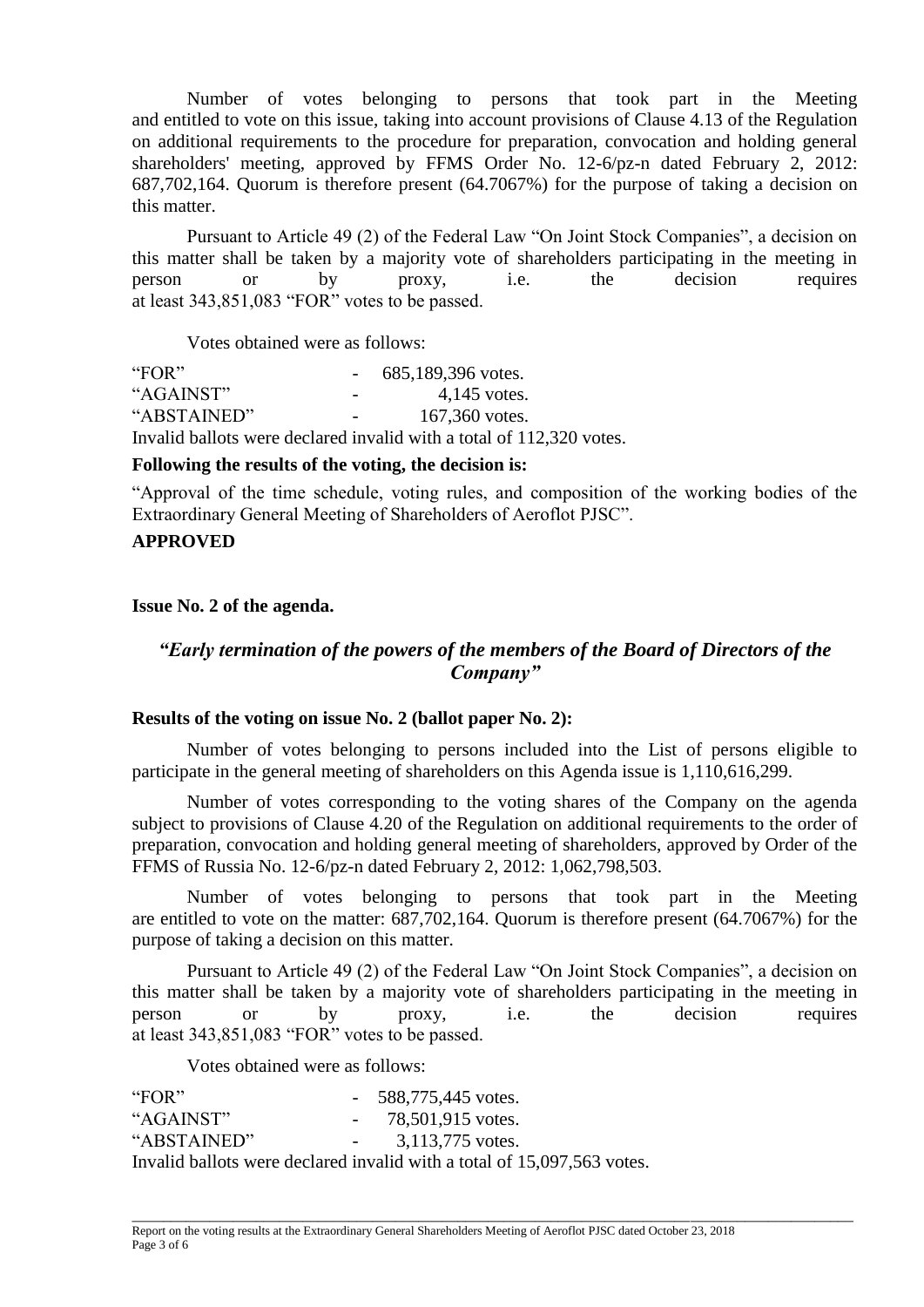### **Following the results of the voting, the decision is:**

"Terminate the powers of the current Board of Directors of Aeroflot PJSC, elected on June 25, 2018".

### **APPROVED**

**Issue No. 3 of the agenda.**

### *"Election of members of the Board of Directors of the Company"*

#### **Results of the voting on issue No. 3 (ballot paper No. 2):**

Number of votes held by the persons on the list entitled to take part in the General Meeting on this agenda issue is 1,110,616,299 votes, representing 12,216,779,289votes in cumulative voting.

Number of cumulative votes attributable to voting shares of the Company on the agenda, taking into account the provisions of Clause 4.20 of the Regulations on additional requirements to the procedure for preparation, convocation and holding general shareholders' meeting, approved by FFMS Order dated February 2, 2012 No. 12-6/pz-n: 11,690,783,533.

Number of cumulative votes belonging to persons that took part in the Meeting on the issue: 7,564,723,804.

Number of cumulative votes distributed to candidates: 7,306,136,983.

Number of cumulative votes not counted due to the invalidation of the ballot papers (including the voting on this issue): 176,476,553.

Number of cumulative votes not counted on other grounds stipulated by the Regulation on Additional Requirements to the Procedure for Preparing, Convening and Holding General Meetings of Shareholders approved by Order of the FFMS of Russia No. 12-6/pz-n dated February 2, 2012: 22,727,725.

Quorum is therefore present (64.7067%) for the purpose of taking a decision on this matter.

Votes in the cumulative vote were distributed as follows: "FOR" election to the Board of Directors of Aeroflot PJSC:

| 0.             | Full Name of the candidate (and their position)                         | <b>Number of</b><br>votes cast<br>"FOR" a<br>candidate |  |  |  |  |  |  |
|----------------|-------------------------------------------------------------------------|--------------------------------------------------------|--|--|--|--|--|--|
|                | <b>Mikhail</b><br><b>Voevodin</b><br>CEO,<br>Viktorovich                | 702,016,998                                            |  |  |  |  |  |  |
|                | <b>VSMPO-AVISMA Corporation PJSC</b>                                    |                                                        |  |  |  |  |  |  |
| $\overline{c}$ | Aleksey Andreevich Germanovich – Member of the Board of Directors,      |                                                        |  |  |  |  |  |  |
|                | St. Petersburg State University Development Foundation                  | 232,518,357                                            |  |  |  |  |  |  |
| $\beta$        | <b>Evgeny Ivanovich Dietrich – Minister of Transport of the Russian</b> |                                                        |  |  |  |  |  |  |
|                | Federation                                                              | 702,024,663                                            |  |  |  |  |  |  |
| $\overline{A}$ | Igor Nikolayevich Zavyalov - Deputy CEO, Rostec State Corporation       | 1,218,442                                              |  |  |  |  |  |  |
| 5              | <b>Aleksandrovich</b><br>Kamenskov<br>Managing<br>Director<br>Igor      | 702,029,070                                            |  |  |  |  |  |  |
|                | Renaissance Broker LLC                                                  |                                                        |  |  |  |  |  |  |

\_\_\_\_\_\_\_\_\_\_\_\_\_\_\_\_\_\_\_\_\_\_\_\_\_\_\_\_\_\_\_\_\_\_\_\_\_\_\_\_\_\_\_\_\_\_\_\_\_\_\_\_\_\_\_\_\_\_\_\_\_\_\_\_\_\_\_\_\_\_\_\_\_\_\_\_\_\_\_\_\_\_\_\_\_\_\_\_\_\_\_\_\_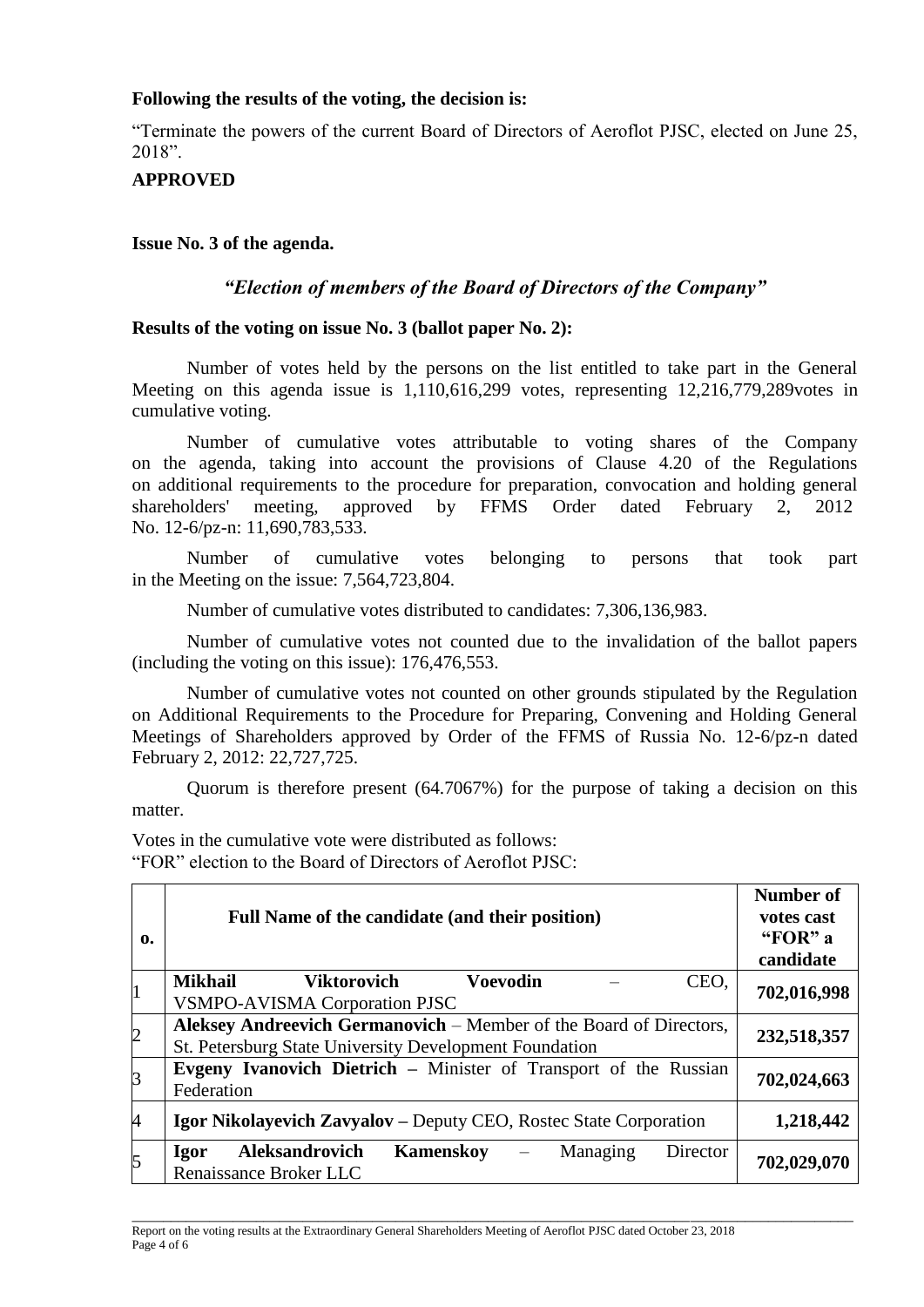| $\overline{6}$ | <b>Roman</b>                                                                                                | <b>Viktorovich</b><br>Aviacapital-Service LLC | <b>Pakhomov</b> |           |  | CEO.           | 434,901,692 |  |  |  |  |
|----------------|-------------------------------------------------------------------------------------------------------------|-----------------------------------------------|-----------------|-----------|--|----------------|-------------|--|--|--|--|
|                | <b>Dmitriy Nikolaevich Peskov – Head of the Young Professionals area of</b>                                 |                                               |                 |           |  |                |             |  |  |  |  |
| 7              | the                                                                                                         | Agency                                        | for             | Strategic |  | Initiatives    | 702,014,757 |  |  |  |  |
|                |                                                                                                             | to Promote New Projects                       |                 |           |  |                |             |  |  |  |  |
| 8              | Mikhail Igorevich Poluboyarinov – First Deputy Chairman – Member<br>of the Vnesheconombank Management Board |                                               |                 |           |  |                |             |  |  |  |  |
|                |                                                                                                             |                                               |                 |           |  |                |             |  |  |  |  |
| 9              | <b>Vitaly</b><br>Gennadyevich<br>CEO,<br><b>Saveliev</b><br><b>Aeroflot PJSC</b>                            |                                               |                 |           |  | 702,425,725    |             |  |  |  |  |
|                | <b>Vasily</b>                                                                                               | <b>Vasilievich</b>                            | <b>Sidorov</b>  |           |  | CEO.           |             |  |  |  |  |
| 10             | Agency                                                                                                      | for Recapitalization                          |                 | of        |  | Infrastructure | 318,911,198 |  |  |  |  |
|                | and Long-Term Assets LLC                                                                                    |                                               |                 |           |  |                |             |  |  |  |  |
| 11             | Yuri Borisovich Slyusar - President, PJSC United Aircraft Corporation                                       | 702,020,005                                   |                 |           |  |                |             |  |  |  |  |
| 12             | Maksim Yurievich Sokolov - CEO, PJSC LSR Group                                                              |                                               |                 |           |  |                | 702,018,055 |  |  |  |  |
| 13             | Sergey Viktorovich Chemezov – CEO, Rostec State Corporation                                                 | 702,015,126                                   |                 |           |  |                |             |  |  |  |  |

"AGAINST" all candidates  $\qquad \qquad -1.950.531$  cumulative votes: "ABSTAINED" on all candidates - 57,432,012 cumulative votes.

Following the Results of cumulative voting, Aeroflot PJSC's Board of Directors was elected:

- 1. Vitaly Gennadyevich Saveliev
- 2. Igor Aleksandrovich Kamenskoy
- 3. Evgeny Ivanovich Dietrich
- 4. Mikhail Igorevich Poluboyarinov
- 5. Yuri Borisovich Sliusar
- 6. Maksim Yurievich Sokolov
- 7. Mikhail Viktorovich Voevodin
- 8. Sergey Viktorovich Chemezov
- 9. Dmitry Nikolaevich Peskov
- 10. Roman Viktorovich Pakhomov
- 11. Vasily Vasilievich Sidorov

### **Following the results of the voting, the decision is:**

"Elect eleven members of the Board of Directors of Aeroflot PJSC":

- 1. Vitaly Gennadyevich Saveliev
- 2. Igor Aleksandrovich Kamenskoy
- 3. Evgeny Ivanovich Dietrich
- 4. Mikhail Igorevich Poluboyarinov
- 5. Yuri Borisovich Sliusar
- 6. Maksim Yurievich Sokolov
- 7. Mikhail Viktorovich Voevodin
- 8. Sergey Viktorovich Chemezov
- 9. Dmitry Nikolaevich Peskov
- 10. Roman Viktorovich Pakhomov
- 11. Vasily Vasilievich Sidorov

### **APPROVED**.